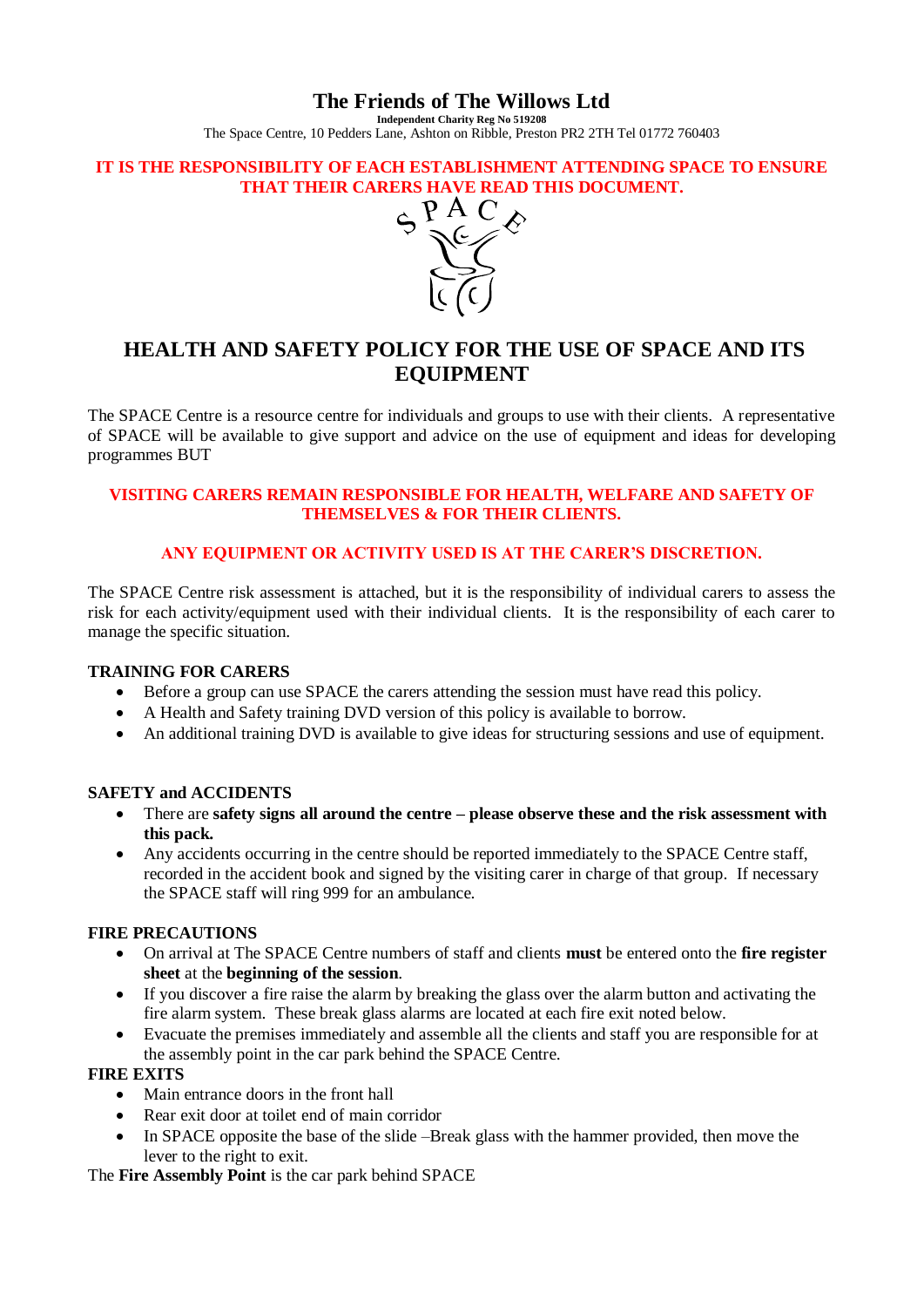# **USE OF THE SPACE ROOM**

**All the following apply to clients and carers alike.** 

**SECURITY – The main entrance door to SPACE should be kept locked during session times. There is a security chain that can be used if carers are concerned that clients may wander.**

**The doors into SPACE and the door between reception and the changing area are fire doors and should not be locked. However if clients' safety and security is at risk then a star key can be used, please ask the SPACE staff.**

#### **BEFORE ENTERING THE SPACE ROOM**

- All shoes should be removed or covered with the overshoes provided. Socks should be worn.
- Any buckles, belts, jewellery or jackets /sweatshirts with protruding zips or other decorations should be removed.
- All clients who are not totally reliably toilet trained should wear appropriate protection.
- Small items, especially keys, should be removed from pockets
- No food or drinks including sweets, especially chewing gum, may be taken into SPACE.
- We advise that clients should wear comfortable loose clothing to allow for movement.

#### **SUPERVISION**

- Clients must be supervised by carers at all times.
- Clients using the upstairs area need a carer with them.
- Any client leaving the SPACE room during the session must be accompanied by a carer.

# **CEILING TRACKING HOIST**

- Please do not use the hoist unless you have been trained to do so. Ask SPACE staff if you are unsure.
- Slings used should belong to the individual client. There are some slings available at SPACE which should only be used at the carer's discretion. Carers should sign the sheet accepting the responsibility of their use.
- **Never allow the lifting tape to go up into the motor above the line marked**

#### **CONTROL ROOM**

• Only SPACE staff should enter the control room.

#### **STEPS & SLIDE**

- **These must be used with particular caution. Please observe the safety notices at the entrance into the SPACE room and at the top of slide!**
- **Carers need to assess the risk for each individual client as the slide needs to be used with discretion. IF YOU ARE IN ANY DOUBT DO NOT USE THE SLIDE**
- **When the slide is in use supervision is required at all times. To control clients on the slide it may be necessary to post a carer at the top of the slide to supervise traffic.**
- **NEVER GO DOWN THE SLIDE HEAD FIRST OR BACKWARDS.**
- Do not attempt to run UP the slide surface.
- If you take clients on the slide who have physical problems e.g. hip/knee/ankle contractures or increased / decreased muscle tone you may need to sit next to them to guide them and perhaps raise their legs at the bottom.
- Do not go down the slide with clients sitting in front of you , i.e. between your legs, as their legs could get trapped under yours.
- Avoid bare skin on the slide to prevent friction burns.
- Socks or overshoes should always be worn when going *down* the slide.

#### **STEPS**

- Carers or clients may wish, they to remove their socks to assist in ascending/descending the stairs.
- Alternatively overshoes are available for those who need extra stability, thus enabling them to keep their shoes on.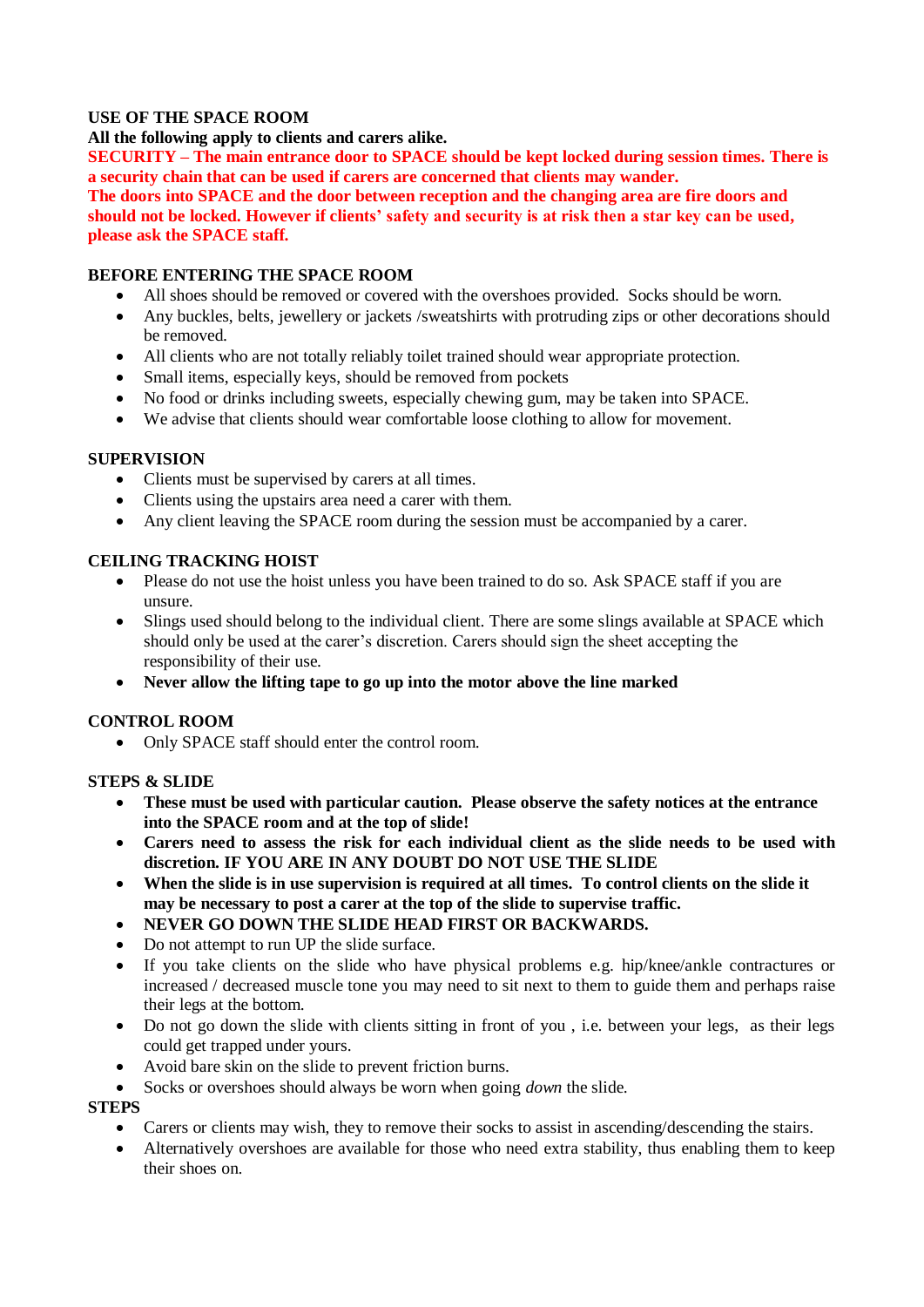# **BALL POOL**

- Numbers using the ball pool at any time need to be limited according to the size of the clients
- Before jumping into the ball pool always ensure that there are no submerged clients
- If a client has a toileting accident whilst in the ball pool please inform SPACE staff immediately!

# **VESTIBULAR SWING (AIR CHAIR) OR TYRE**

- This swing can be removed from the room if necessary.
- No one should attempt to stand in the swing.
- No one should swing so high that their feet reach the ceiling.
- Do not allow clients to run around in the swing so that the support bars hit the ceiling.
- When in use make sure that other clients are not near enough to be knocked over.

#### **WATER BED**

Bouncing or jumping on the waterbed should never be allowed.

# **INFLATABLE ROLLS AND BALLS**

- These are for balance and vestibular experience, not for use as footballs!
- These items should never be thrown or kicked as they puncture easily.
- Never allow anyone to ride down the slide on one of these.

# **PROJECTORS**

- Different projector wheels are available for you to select, please see equipment book located outside the SPACE door in the blue rack. The different wheels will help you to create the type of "mood" you require, e.g. the aqua liquid wheel for relaxation. Please ask if you wish to try another wheel or preferably let us know prior to your session.
- The projector can be angled onto the ball pool, slide wall or waterbed area. Please **avoid tipping it very acutely** as this can damage the bulb.

#### **VIBRATION MATTRESS**

- This can be removed from the room if necessary
- The mattress can be used for general relaxation, or on specific areas of the body.
- The intensity and speed of the vibration can also be controlled. Please ask SPACE staff for information.
- **Do not let clients stand or run across it as the vibration panels will break.**

#### **FIBRE OPTIC SIDE GLOW**

- Only switch on when required. You can do this by pressing the red rocker switch at the back of the light source.
- Keep light source covered by padded box if clients are active. The cover can be removed if clients are not likely to touch the light source.
- **Please watch out for any loose fibres at the ends, report these immediately.**
- **Watch for clients who may bite through the fibres.**

#### **PLASMA GLOBE**

- Only switch on when required.
- The globe is very fragile  $&$  requires supervision whilst in use.
- You can vary the intensity of the globe by the switch on the side of the black base.

# **ULTRA VIOLET LIGHT AND FLUORESCENT MATERIALS**

- There is a UV area upstairs and also downstairs by the ballpool.
- Supervision is necessary when the fluorescent equipment is being used.